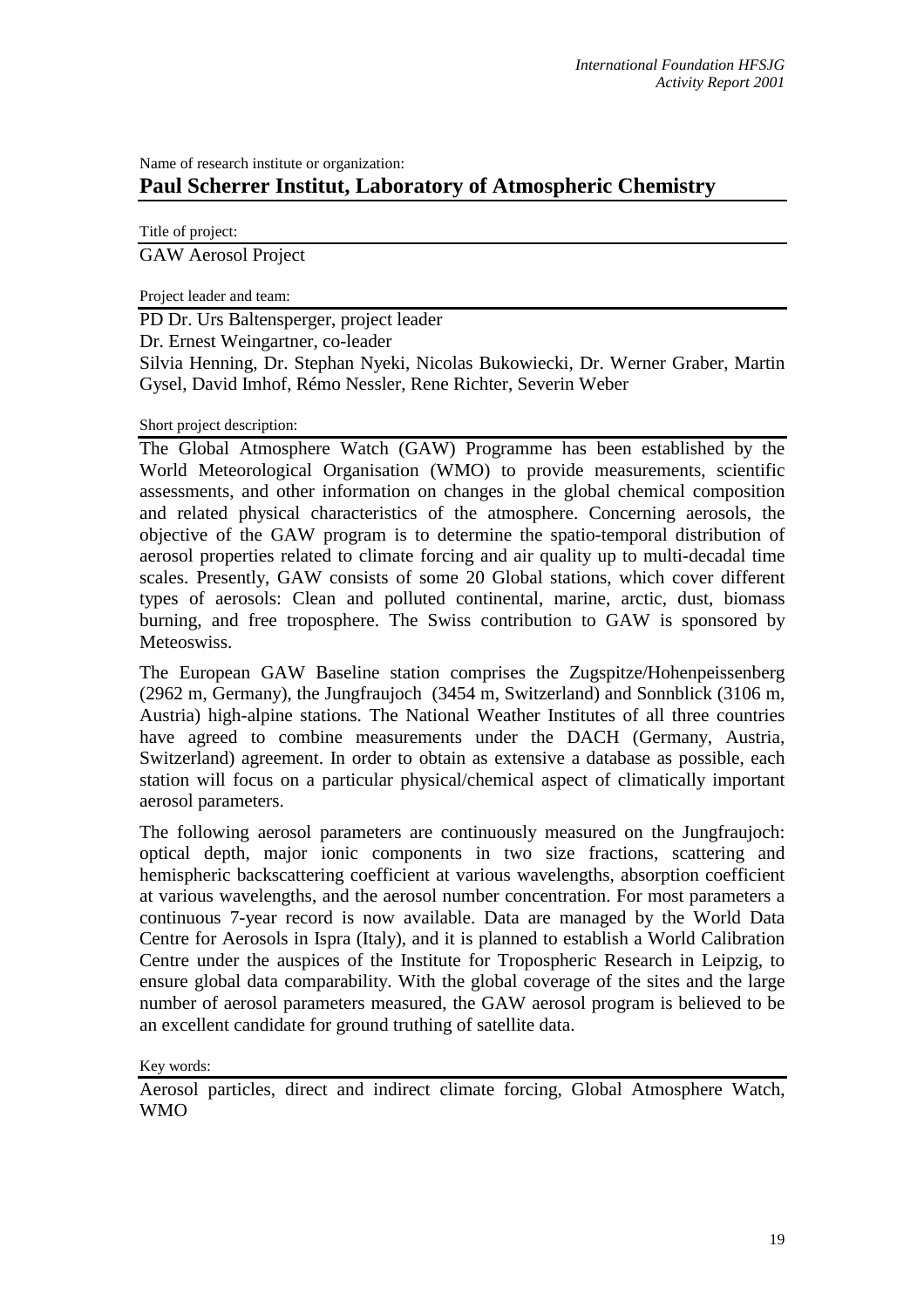Collaborating partners/networks:

H. Burtscher, University of Applied Sciences, Windisch, Switzerland

B. Calpini, EPFL, Lausanne, Switzerland

S.G. Jennings, University of Galway, Ireland

J. Heintzenberg, Institute for Tropospheric Research (IfT), Leipzig, Germany

J. Wilson, Joint Research Centre, Ispra, Italy

Scientific publications and public outreach 2001:

Peer-reviewed publications:

Burtscher, H., U. Baltensperger, N. Bukowiecki, C. Hüglin, M. Mohr, U. Matter, S. Nyeki, N. Streit, E. Weingartner, Separation of volatile and non-volatile aerosol fractions by thermodesorption: Instrumental development and applications, *J. Aerosol Sci.*, 32, 427-442 (2001).

Ehrman, S.H., M. Schwikowski, U. Baltensperger, H.W. Gäggeler, Sampling and chemical analysis of ice crystals as a function of size, *Atmos. Environ*., 35, 5371-5376 (2001).

Krivácsy, Z., A. Gelencsér, G. Kiss, E. Mészáros, Á. Molnár, A. Hoffer, T. Mészáros, Z. Sárvári, D. Temesi, B. Varga, U. Baltensperger, S. Nyeki, E. Weingartner, Study on the chemical character of water-soluble organic compounds in fine atmospheric aerosol at the Jungfraujoch, *J. Atmos. Chem.*, 39, 235-259 (2001).

Krivácsy, Z., A. Hoffer, Zs. Sárvári, D. Temesi, Baltensperger, S. Nyeki, E. Weingartner S. Kleefeld, S.G. Jennings, Role of organic and black carbon in the chemical composition of atmospheric aerosol at European background sites, *Atmos. Environ.*, 39, 6231-6244 (2001).

Other publications:

Baltensperger, U., The art of aerosol measurement and modelling within AEROSOL, *Proc. Eurotrac-2 Symposium 2000*, Garmisch-Partenkirchen, Germany, Springer-Verlag Berlin Heidelberg 2001, 39-44 (2001).

Henning, S., E. Weingartner, S. Schmidt, H.W. Gäggeler, U. Baltensperger, Aerosolclouds interactions at the high alpine site Jungfraujoch (3580 m asl) - experimental data and modelling results, *Proc. European Geophysical Society XXVI General Assembly,* Nice, France, CD-ROM (2001).

Henning, S., E. Weingartner, S. Schmidt, M. Wendisch, U. Baltensperger, Results from simultaneous measurements of aerosol and cloud parameters at the Jungfraujoch, *J. Aerosol Sci.*, **32,** Suppl. 1, S975-S976 (2001).

Hoffer, A., A. Gelencser, A. Molnar, E. Weingartner, U. Baltensperger, Comparative study on the concentration and mass absorption of black carbon aerosol at the Jungfraujoch, *J. Aerosol Sci.*, **32**, Suppl. 1, S679-S680 (2001).

Nessler, R., G. Larcheveque, I. Barlin, N. Bukowiecki, E. Weingartner, U. Baltensperger, H. van den Bergh, B. Calpini, Study of the tropospheric aerosol at the Jungfraujoch alpine station by mean of simultaneous lidar and in-situ measurements, *J. Aerosol Sci*., **32**, Suppl. 1, S447-S448 (2001).

Weingartner, E., S. Henning, M. Gysel, N. Bukowiecki, U. Baltensperger, Hygroscopicity of aerosol particles at low temperatures, *J. Aerosol Sci.*, **32**, Suppl. 1, S977-S978 (2001).